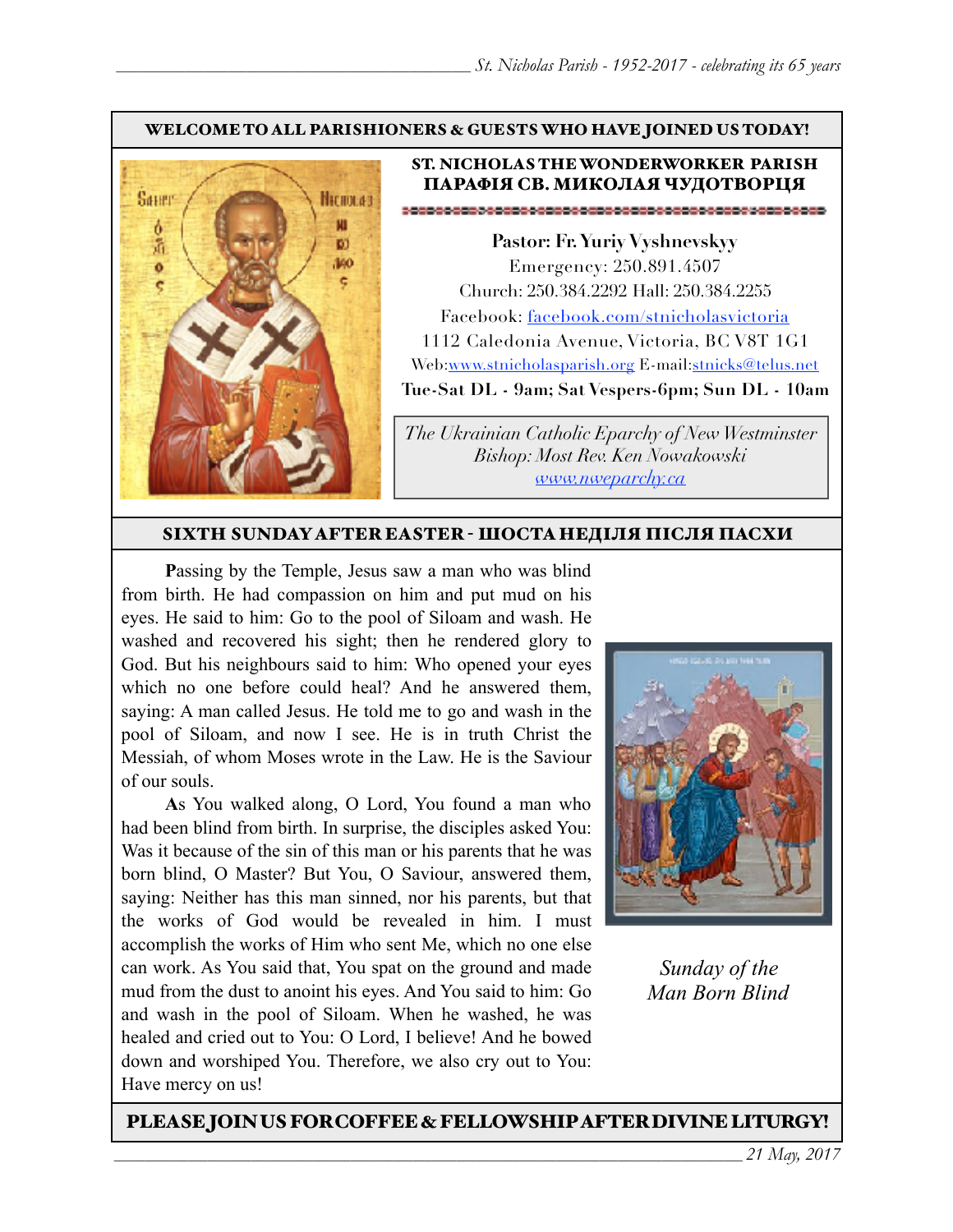| <b>SUNDAY HYMNS</b>                                                                                                                                                                                                                                                                                                                                                                                                                                                                                                                                |                   |                                                                         |                                                                           |                   |                    |  |
|----------------------------------------------------------------------------------------------------------------------------------------------------------------------------------------------------------------------------------------------------------------------------------------------------------------------------------------------------------------------------------------------------------------------------------------------------------------------------------------------------------------------------------------------------|-------------------|-------------------------------------------------------------------------|---------------------------------------------------------------------------|-------------------|--------------------|--|
| <b>OPENING HYMN</b>                                                                                                                                                                                                                                                                                                                                                                                                                                                                                                                                |                   |                                                                         | Христос Воскрес! Під небозвід/The Lord is Risen from the Dead pg. 198-199 |                   |                    |  |
| <b>COMMUNION HYMN</b>                                                                                                                                                                                                                                                                                                                                                                                                                                                                                                                              |                   | Христос Воскрес! Ликуйте Нині/Rejoice! For Christ Is Risen! pg. 196-197 |                                                                           |                   |                    |  |
| <b>CLOSING HYMN</b>                                                                                                                                                                                                                                                                                                                                                                                                                                                                                                                                |                   |                                                                         | Христос Воскрес! Радість з Неба / Let All Profess pg. 202-202             |                   |                    |  |
| Please join us today in singing our Sunday hymns!                                                                                                                                                                                                                                                                                                                                                                                                                                                                                                  |                   |                                                                         |                                                                           |                   |                    |  |
| <b>SUNDAY &amp; DAILY SCHEDULE</b>                                                                                                                                                                                                                                                                                                                                                                                                                                                                                                                 |                   |                                                                         |                                                                           |                   |                    |  |
| SUNDAY, May 21                                                                                                                                                                                                                                                                                                                                                                                                                                                                                                                                     |                   | Divine Liturgy - for the Parishioners of St Nicholas Parish             |                                                                           | 10:00 AM          |                    |  |
| MONDAY, May 22                                                                                                                                                                                                                                                                                                                                                                                                                                                                                                                                     |                   |                                                                         | <b>NO SERVICES</b>                                                        |                   |                    |  |
| TUESDAY, May 23                                                                                                                                                                                                                                                                                                                                                                                                                                                                                                                                    |                   | Divine Liturgy of St. John Chrysostom                                   |                                                                           | 9:00 AM           |                    |  |
| <b>WEDNESDAY, May 24</b>                                                                                                                                                                                                                                                                                                                                                                                                                                                                                                                           |                   |                                                                         | Divine Liturgy of St. John Chrysostom                                     |                   | 9:00 AM            |  |
| THURSDAY, May 25                                                                                                                                                                                                                                                                                                                                                                                                                                                                                                                                   |                   |                                                                         | Liturgy - Feast of the Ascension of Our Lord / Moleben                    |                   | 9AM/5PM            |  |
| FRIDAY, May 26                                                                                                                                                                                                                                                                                                                                                                                                                                                                                                                                     |                   |                                                                         | Divine Liturgy of St. John Chrysostom                                     |                   | 9:00 AM            |  |
| SATURDAY, May 27                                                                                                                                                                                                                                                                                                                                                                                                                                                                                                                                   |                   |                                                                         | Divine Liturgy of St. John Chrysostom<br><b>Vespers</b>                   |                   | 9:00 AM<br>6:00 PM |  |
| SUNDAY, May 28                                                                                                                                                                                                                                                                                                                                                                                                                                                                                                                                     |                   |                                                                         | Divine Liturgy - for the Parishioners of St Nicholas Parish               |                   | 10:00 AM           |  |
| Please Note: to request a Divine Liturgy for a special intention, please see Fr. Yuriy to arrange for it!                                                                                                                                                                                                                                                                                                                                                                                                                                          |                   |                                                                         |                                                                           |                   |                    |  |
| <b>SUNDAY EPISTLE READERS</b>                                                                                                                                                                                                                                                                                                                                                                                                                                                                                                                      |                   |                                                                         |                                                                           |                   |                    |  |
| <b>DATE</b>                                                                                                                                                                                                                                                                                                                                                                                                                                                                                                                                        | <b>READING</b>    | <b>UKRAINIAN</b>                                                        |                                                                           | <b>ENGLISH</b>    |                    |  |
| SUNDAY, May 21                                                                                                                                                                                                                                                                                                                                                                                                                                                                                                                                     | Act. 16: 16-34    | Yuliya Pelekhata                                                        |                                                                           | William Vanderven |                    |  |
| SUNDAY, May 28                                                                                                                                                                                                                                                                                                                                                                                                                                                                                                                                     | Act.2:16-18;28-36 | Glikeria Iwanuck                                                        |                                                                           | Marian Chalifoux  |                    |  |
| SUNDAY, June 4                                                                                                                                                                                                                                                                                                                                                                                                                                                                                                                                     | Act. 2: 1-11      | Andrij Pelekhatyi                                                       |                                                                           | Robert Herchak    |                    |  |
| SUNDAY, June 11                                                                                                                                                                                                                                                                                                                                                                                                                                                                                                                                    | Heb. 11:33-12:2   | Liliia Palyvoda                                                         |                                                                           | Bryan Melnyk      |                    |  |
| Thank you, Epistle readers, for your service in proclaiming God's Word!                                                                                                                                                                                                                                                                                                                                                                                                                                                                            |                   |                                                                         |                                                                           |                   |                    |  |
| <b>PARISH COUNCIL EXECUTIVE</b>                                                                                                                                                                                                                                                                                                                                                                                                                                                                                                                    |                   |                                                                         | <b>PASTORAL MINISTRY &amp; HOLY MYSTERIES</b>                             |                   |                    |  |
| SECRETARYCindy Lazaruk - 778.677.9072<br>BAPTISMSby appointment<br>TREASURERWilliam Vanderven - 250.478.1458<br>MARRIAGESsix months notice should<br>FINANCIAL SECRETARYDavid Newberry - 250.598.8197<br>be given to the parish priest, and he should be<br>FUNDRAISING/HALL RENTALRobert Herchak - 250.386.7872<br>contacted before any other arrangements are made<br>MAINTENANCEMurray Chapman - 250.658.4769<br>FUNERALSby appointment<br>LITURGICAL COMMITTEEMotria Koropecky - 250.658.3051<br>MEMBER AT LARGELiliia Palyvoda - 250.857.1683 |                   |                                                                         |                                                                           |                   |                    |  |
| VIBRANT PARISHDarlene DeMerchant - 250.727.3837                                                                                                                                                                                                                                                                                                                                                                                                                                                                                                    |                   |                                                                         |                                                                           |                   |                    |  |
| <b>Bequests &amp; Wills:</b> Leaving a bequeath is a process of giving a donation through your will. It is                                                                                                                                                                                                                                                                                                                                                                                                                                         |                   |                                                                         |                                                                           |                   |                    |  |

simply a distribution from your estate to a charitable organization through your last will and testament. It can be as small or as large a donation as you wish. It is important that you talk to your lawyer about the process. In your kindness please remember St Nicholas the Wonderworker Ukrainian Catholic Church in your bequeath and will. If anyone wishes to make such a bequeath in their will, the following clause may be included or added to a will: "I give, devise, and bequeath to St Nicholas the Wonderworker Ukrainian Catholic Parish - 1112 Caledonia Avenue, Victoria BC, V8T 1G1, the sum of \$  $\qquad \qquad$  (or  $\qquad \qquad$  % of my estate), to be used for the benefit of the parish and it's pastoral activities."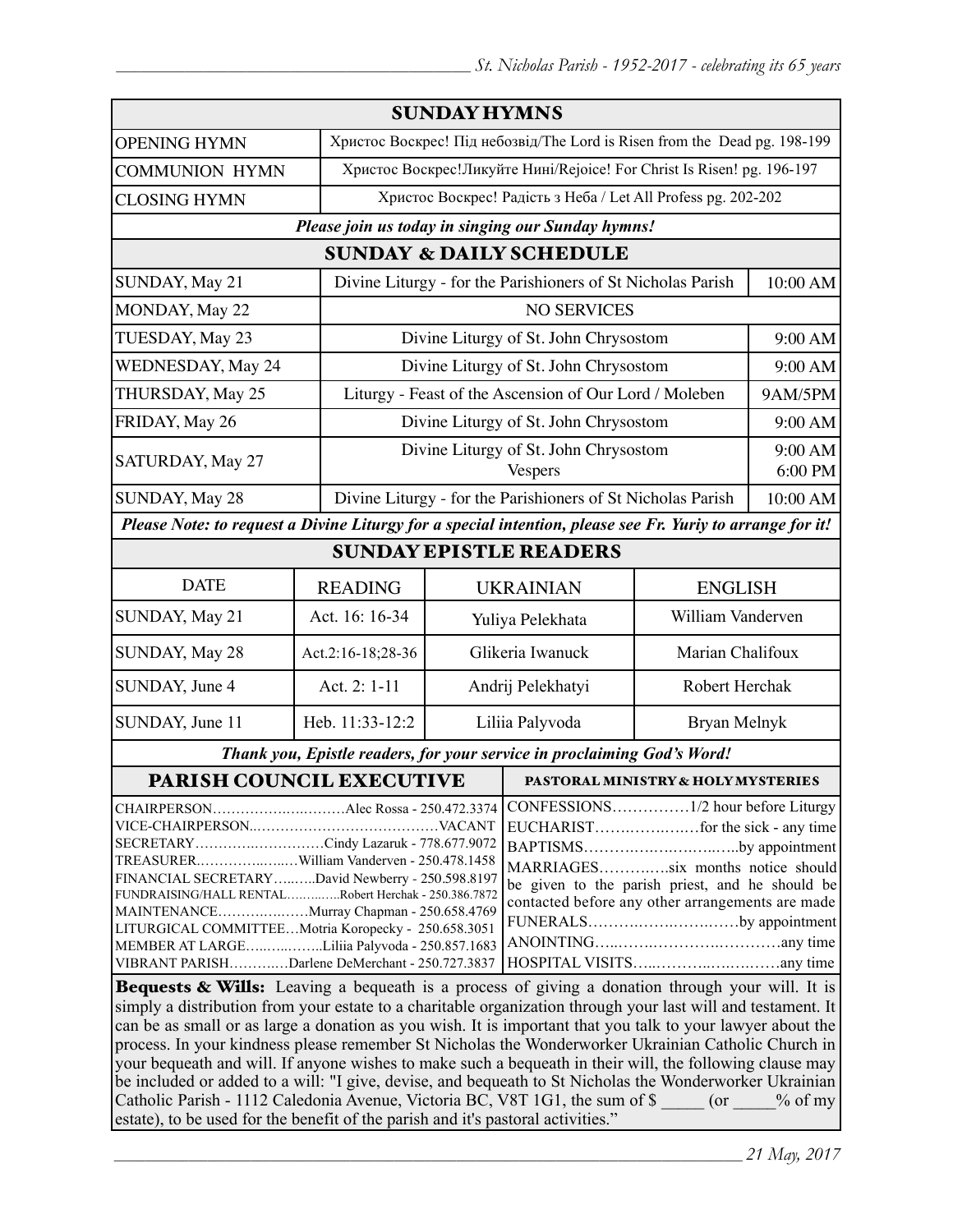### **Vibrant Parish Prayer**

**O** God, Creator of Heaven and Earth! Because of your indescribable love for us, you sent your Only-Begotten Son, Our Lord and Saviour, Jesus Christ - The Way, The Truth, and The Life and our Salvation. In His name, we turn to You. Strengthen our hearts and minds in Christian love and in unity of purpose as we strive to build a Vibrant Parish. Give us the grace to model our lives according to the Word of God. Instill in us the desire to pray and to celebrate the Holy Mysteries as one Christian Family in our Parish Community. Inspire us to follow Your great command to be a servant to the less fortunate among us! Grant this, O Lord, through the mercies and love for mankind of Your Only-Begotten Son with whom You are blessed, together with Your All-Holy, Good and Life-Giving Spirit, now and forever and ever. Amen!



### **The Vibrant Parish**

**A Place To Encounter The Living Christ** Through the word, the Holy Mysteries & Prayer, Serving One's Neighbor, Leadership Fostering & Serving Unity and Missionary Spirit (His Beatitude Sviatoslav)



### **Молитва Живої Парафії**

**Г**осподи Ісусе Христе, Пастирю Добрий, як колись Ти пригорнув заблуканих овечок, щоб вони пізнали Твій голос і були Твоїм стадом, так і сьогодні глянь ласкаво з небесних висот на нашу парафію та зішли на неї Твого Святого Духа, щоб вона була місцем пізнання радості Доброї Новини. Скріплюй нас Твоєю присутністю та єднай нас кожночасно в молитві. Даруй нам духа служіння ближньому, щоб у нашій парафії кожний міг зустріти Тебе, милостивого Бога. Благослови наш духовний провід Твоєю мудрістю і дай, щоб ніхто з нас не шкодував ні часу, ні талантів, ні матеріальних дібр для розбудови Твого царства. Єднай нас у мирі та злагоді, щоб ми були Твоєю спільнотою любові. Всели в нас місійного духа, щоб ми стали тим світилом євангельського слова, молитви і добрих діл, що кличе кожного до участі в Божественному житті, щоб славилося, Спасе, Твоє Ім'я з безначальним Твоїм Отцем та пресвятим, благим і животворящим Твоїм Духом нині, і повсякчас, і на віки віків. Амінь.

# DIVINE LITURGY PROPERS

*The Divine Liturgy - An Anthology for Worship: Liturgy - pg. 388-461; propers - pg. 540*

**Troparion, Tone 5:** Let us the faithful acclaim and worship the Word,\* co-eternal with the Father and the Spirit,\* and born of the Virgin for our salvation.\* For He willed to be lifted up on the cross in the flesh, to suffer death\* and to raise the dead by His glorious resurrection.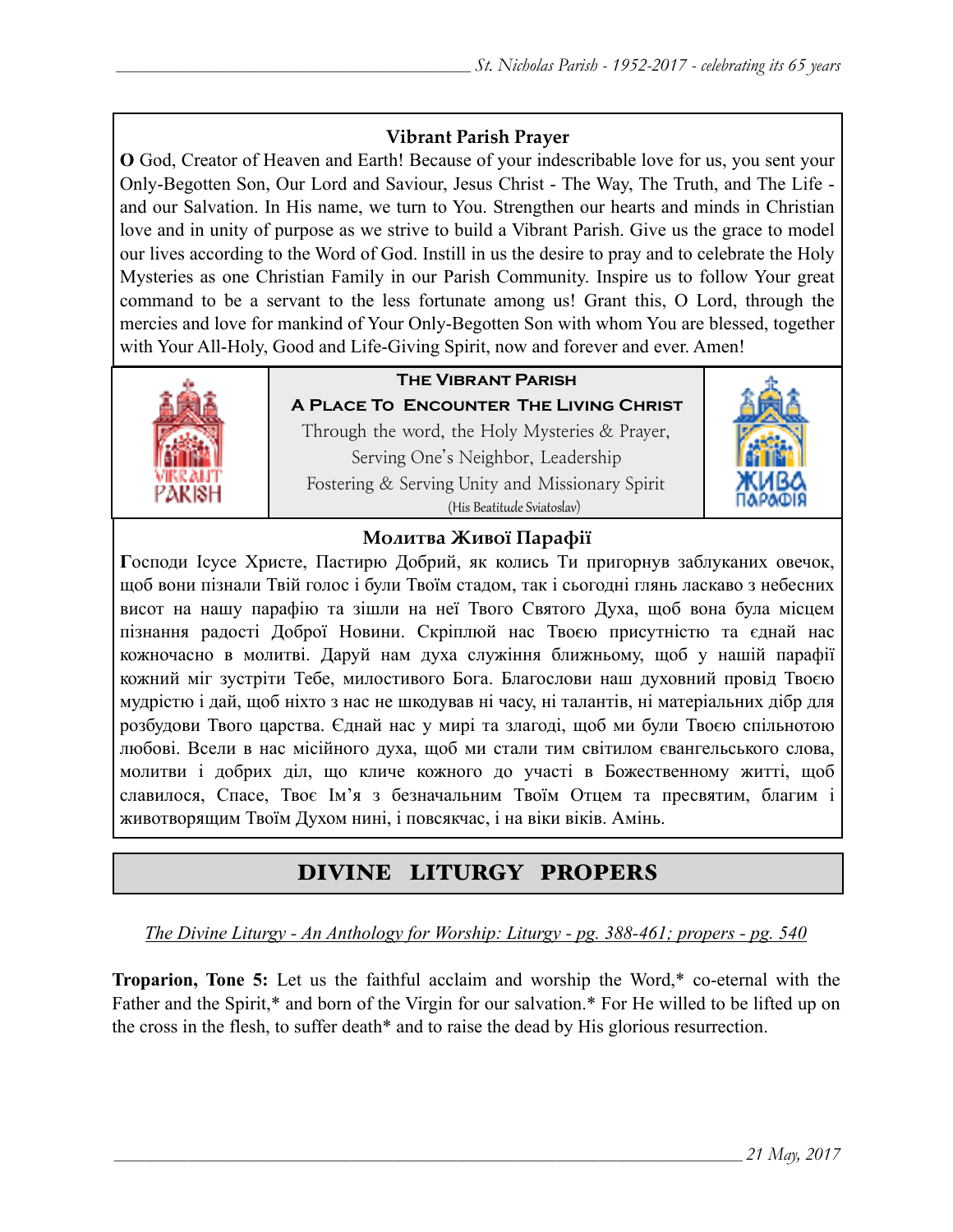**Glory: Kontakion, Tone 4:** Blinded in the eyes of my soul,\* I come to You, O Christ, like the man who was blind from birth,\* and I cry in repentance:\* You are the brilliant light of those in darkness.

**Now: Kontakion, Tone 8:** Though You descended into a tomb, O Immortal One,\* yet You destroyed the power of Hades;\* and You rose as victor, O Christ God,\* calling to the myrrhbearing women: Rejoice!\* and giving peace to Your Apostles:\* You, who grant Resurrection to the fallen.

**Prokeimenon, Tone 8:** Pray and give thanks to the Lord our God. *Verse:* In Judea God is known; His name is great in Israel.

**Epistle - Acts 16:16-34 - A reading from the Acts of the Apostles:** In those days as the apostles were going to the place of prayer, we met a slave-girl who had a spirit of divination and brought her owners a great deal of money by fortune-telling. While she followed Paul and us, she would cry out, 'These men are slaves of the Most High God, who proclaim to you a way of salvation.' She kept doing this for many days. But Paul, very much annoyed, turned and said to the spirit, 'I order you in the name of Jesus Christ to come out of her.' And it came out that very hour. But when her owners saw that their hope of making money was gone, they seized Paul and Silas and dragged them into the market-place before the authorities. When they had brought them before the magistrates, they said, 'These men are disturbing our city; they are Jews and are advocating customs that are not lawful for us as Romans to adopt or observe.' The crowd joined in attacking them, and the magistrates had them stripped of their clothing and ordered them to be beaten with rods. After they had given them a severe flogging, they threw them into prison and ordered the jailer to keep them securely. Following these instructions, he put them in the innermost cell and fastened their feet in the stocks. About midnight Paul and Silas were praying and singing hymns to God, and the prisoners were listening to them. Suddenly there was an earthquake, so violent that the foundations of the prison were shaken; and immediately all the doors were opened and everyone's chains were unfastened. When the jailer woke up and saw the prison doors wide open, he drew his sword and was about to kill himself, since he supposed that the prisoners had escaped. But Paul shouted in a loud voice, 'Do not harm yourself, for we are all here.' The jailer called for lights, and rushing in, he fell down trembling before Paul and Silas. Then he brought them outside and said, 'Sirs, what must I do to be saved?' They answered, 'Believe on the Lord Jesus, and you will be saved, you and your household.' They spoke the word of the Lord to him and to all who were in his house. At the same hour of the night he took them and washed their wounds; then he and his entire family were baptized without delay. He brought them up into the house and set food before them; and he and his entire household rejoiced that he had become a believer in God.

**Alleluia, Tone 8:** *Verse:* Look upon me and have mercy. *Verse:* Direct my steps according to Your Word.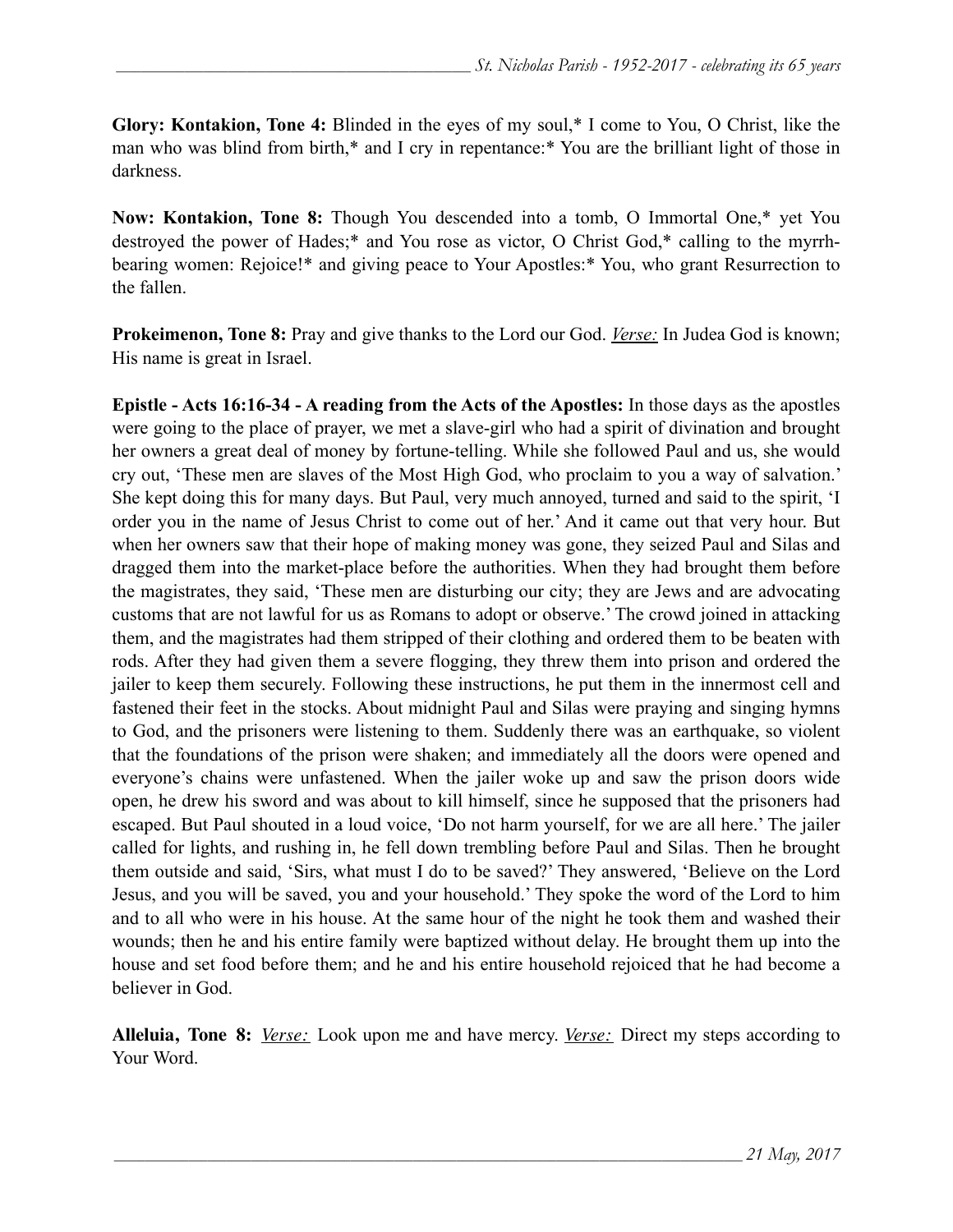**Gospel - John 9:1-38 -** At that time, as Jesus passed by, he saw a man blind from birth. His disciples asked him, "Rabbi, who sinned, this man or his parents, that he was born blind?" Jesus answered, "Neither he nor his parents sinned; it is so that the works of God might be made visible through him. We have to do the works of the one who sent me while it is day. Night is coming when no one can work. While I am in the world, I am the light of the world." When he had said this, he spat on the ground and made clay with the saliva, and smeared the clay on his eyes, and said to him, "Go wash in the Pool of Siloam" (which means Sent). So he went and washed, and came back able to see. His neighbours and those who had seen him earlier as a beggar said, "Isn't this the one who used to sit and beg?" Some said, "It is," but others said, "No, he just looks like him." He said, "I am." So they said to him, "(So) how were your eyes opened?" He replied, "The man called Jesus made clay and anointed my eyes and told me, 'Go to Siloam and wash.' So I went there and washed and was able to see." And they said to him, "Where is he?" He said, "I don't know." They brought the one who was once blind to the Pharisees. Now Jesus had made clay and opened his eyes on a sabbath. So then the Pharisees also asked him how he was able to see. He said to them, "He put clay on my eyes, and I washed, and now I can see." So some of the Pharisees said, "This man is not from God, because he does not keep the sabbath." (But) others said, "How can a sinful man do such signs?" And there was a division among them. So they said to the blind man again, "What do you have to say about him, since he opened your eyes?" He said, "He is a prophet." Now the Jews did not believe that he had been blind and gained his sight until they summoned the parents of the one who had gained his sight. They asked them, "Is this your son, who you say was born blind? How does he now see?" His parents answered and said, "We know that this is our son and that he was born blind. We do not know how he sees now, nor do we know who opened his eyes. Ask him, he is of age; he can speak for him self." His parents said this because they were afraid of the Jews, for the Jews had already agreed that if anyone acknowledged him as the Messiah, he would be expelled from the synagogue. For this reason his parents said, "He is of age; question him." So a second time they called the man who had been blind and said to him, "Give God the praise! We know that this man is a sinner." He replied, "If he is a sinner, I do not know. One thing I do know is that I was blind and now I see." So they said to him, "What did he do to you? How did he open your eyes?" He answered them, "I told you already and you did not listen. Why do you want to hear it again? Do you want to become his disciples, too?" They ridiculed him and said, "You are that man's disciple; we are disciples of Moses! We know that God spoke to Moses, but we do not know where this one is from." The man answered and said to them, "This is what is so amazing, that you do not know where he is from, yet he opened my eyes. We know that God does not listen to sinners, but if one is devout and does his will, he listens to him. It is unheard of that anyone ever opened the eyes of a person born blind. If this man were not from God, he would not be able to do anything." They answered and said to him, "You were born totally in sin, and are you trying to teach us?" Then they threw him out. When Jesus heard that they had thrown him out, he found him and said, "Do you believe in the Son of Man?" He answered and said, "Who is he, sir, that I may believe in him?" Jesus said to him, "You have seen him and the one speaking with you is he." He said, "I do believe, Lord," and he worshiped him.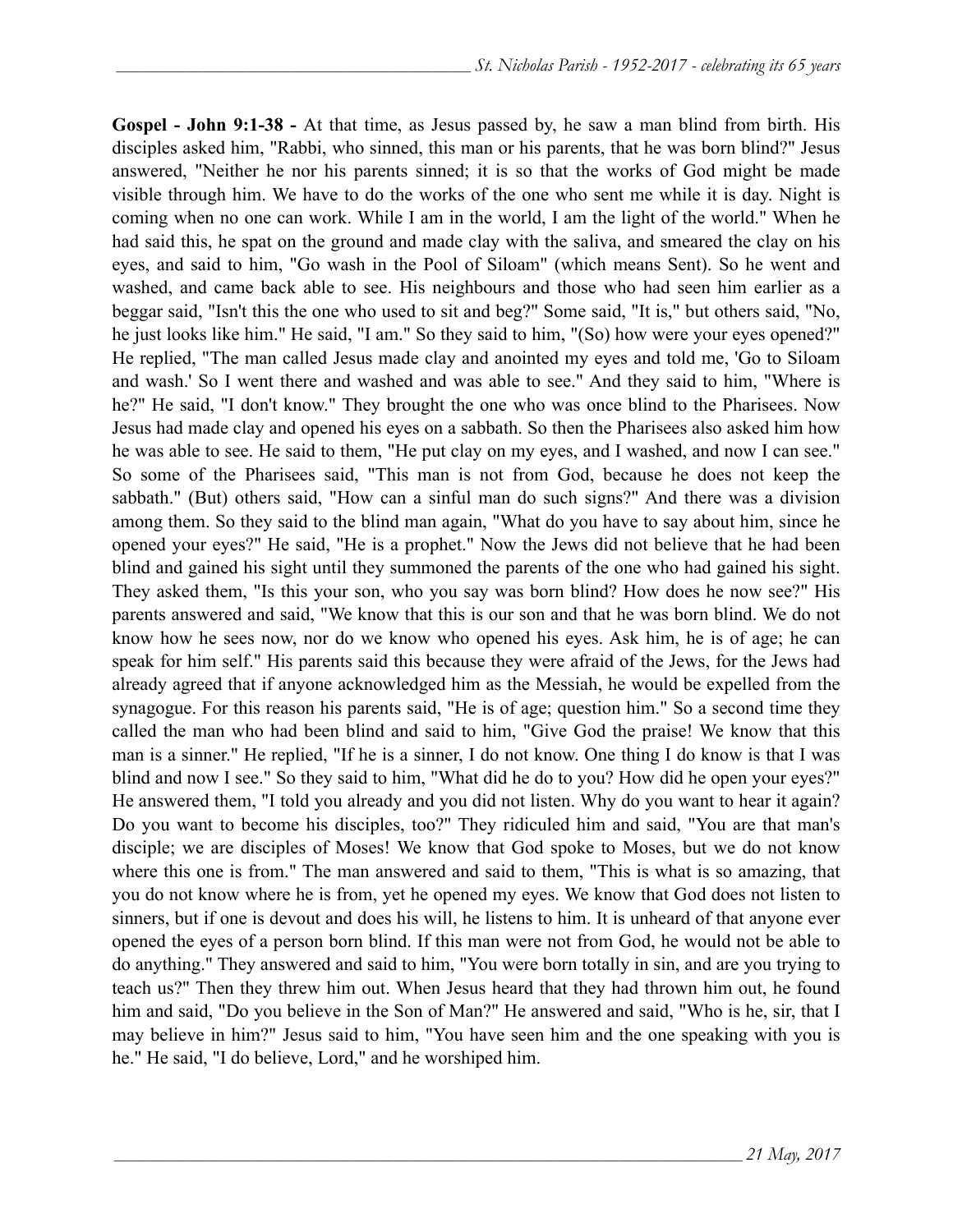*Instead of* **"It is truly..."** *we sing:* The Angel cried out to the One full of Grace: O chaste Virgin, rejoice! And again I say, Rejoice! Your Son has risen from the tomb on the third day, and raised the dead. Let all people rejoice! Shine, shine, O new Jerusalem! for the glory of the Lord has risen upon you! Exult now and be glad, O Sion! And you, O chaste Mother of God, take delight in the resurrection of your Son.

**Communion Hymn:** Receive the Body of Christ;\* taste the fountain of immortality.\* Praise the Lord from the heavens; praise Him in the highest. Alleluia, alleluia, alleluia.

*Instead of* **"Blessed is He"** *we sing:* Christ is risen from the dead, trampling death by death, and to those in the tombs giving life *(1x)*.

*Instead of* **"We have seen the true light"** *we sing:* Christ is risen from the dead, trampling death by death, and to those in the tombs giving life *(1x)*.

*Instead of* "Let our mouths be filled" *we sing:* Christ is risen from the dead, trampling death by death, and to those in the tombs giving life *(3x)*.

*Instead of* **"Blessed be the name of the Lord"** *we sing:* Christ is risen from the dead, trampling death by death, and to those in the tombs giving life *(3x)*.



**Тропар, глас 5:** Рівнобезначальне з Отцем і Духом Слово,\* що від Діви народилося на спасіння наше,\* прославмо, вірні, і поклонімся,\* бо Воно благозволило тілом зійти на хрест\* і смерть перетерпіти, і воскресити померлих\* славним воскресінням Своїм.

**Слава: Кондак, глас 4:** На душевних очах осліплений, до тебе, Христе, приходжу, як сліпий від народження; в покаянні кличу до тебе: Ти в темряві світло пресвітле.

**І нині: Кондак, глас 8:** Хоч і у гріб зійшов ти, Безсмертний,\* та адову зруйнував ти силу,\* і воскрес єси як переможець, Христе Боже,\* жінкам-мироносицям звістивши: Радуйтеся,\* і твоїм апостолам мир даруєш,\* падшим подаєш воскресіння.

**Прокімен, глас 8:** Помоліться і воздайте Господові,\* Богу нашому. *Стих:* Відомий у Юдеї Бог, в Ізраїлі велике ім'я його.

**Апостол - Дія. 16:16-34 - З книги Діянь Святих Апостолів читання:** Тими днями, як апостоли йшли на молитву, зустріла нас одна служниця, що мала духа віщуна, і віщуванням справляла панам своїм великий заробіток. Ідучи слідом за Павлом і за нами, вона кричала: «Ці люди – слуги Всевишнього Бога, які звіщають вам путь спасіння!» Чимало днів вона таке робила. Набридло це Павлові й, повернувшися, він сказав до духа: «Велю тобі ім'ям Ісуса Христа вийти з неї!» І в ту ж мить він вийшов. Побачивши її пани,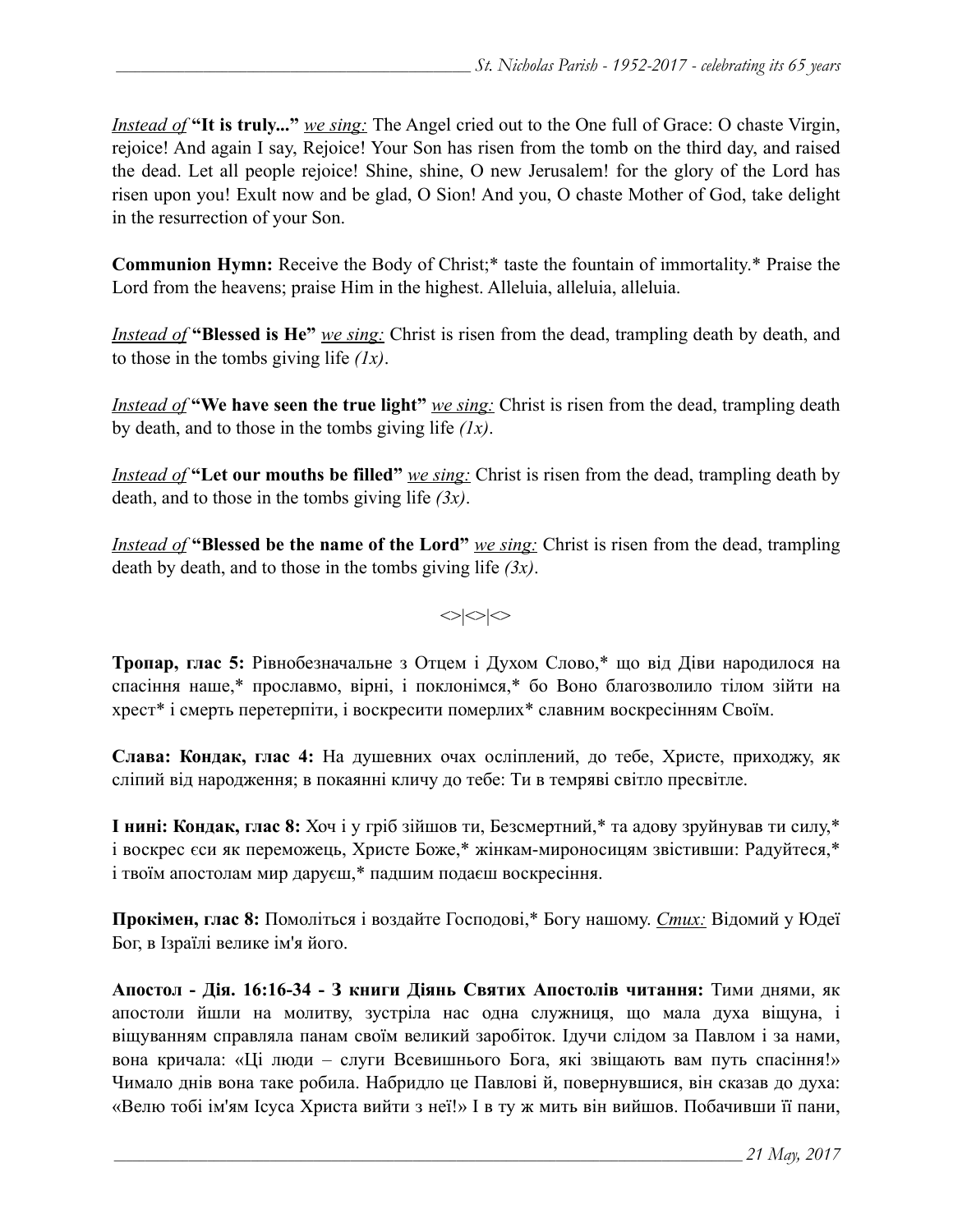що їхня надія на заробіток пропала, схопили Павла й Силу і потягли на майдан до влади. Привівши ж їх до воєвод, сказали: «Ці люди колотять наше місто; це юдеї. Вони навчають звичаїв, яких нам, римлянам, не дозволено ані приймати, ані виконувати.» І натовп кинувся на них спільно, а воєводи, здерши з них одежу, звеліли їх сікти різками; завдавши їм чимало ран, кинули у в'язницю, наказавши тюремникові пильно стерегти їх. Він же, прийнявши такий наказ, вкинув їх у в'язницю до самої середини й забив їх ноги у колоди. Павло та Сила опівночі молилися і співали Богу, а в'язні слухали їх. Раптом зчинився землетрус великий, так що підвалини в'язниці затряслися: зненацька відчинилися всі двері, і кайдани на всіх розв'язалися. Якже прокинувся тюремник і побачив відчинені темничні двері, витяг меч і хотів себе вбити, гадаючи що в'язні повтікали. Аж тут Павло скрикнув голосом великим, кажучи: «Не завдавай собі ніякого лиха, всі бо ми тут!» І, попросивши світла, тюремник ускочив до в'язниці й, тремтячи, кинувсь у ноги Павлові та Силі; а вивівши їх звідти, мовив: «Панове, що мені слід робити, щоб спастися?» Ті відповіли: «Віруй у Господа Ісуса, і спасешся ти і твій дім.» І вони йому звіщали слово Господнє і всім, що були в його домі. А він, узявши їх тієї години вночі, обмив їхні рани й охристився з усіма своїми. Як же запровадив їх до себе в господу, то накрив стіл і веселився з усім домом, який увірував в Бога.

**Алилуя, глас 8:** *Стих:* Споглянь на мене і помилуй мене. *Стих:* Возлюбив ти правду і возненавидів ти беззаконня.

**Євангеліє - Івана 9:1-38 -** У той час, переходивши, побачив Ісус чоловіка, зроду сліпого. Запитали його, отже, учні його: «Учителю, хто згрішив? Він – чи батьки його, що сліпим він уродився?» «Ані він не згрішив, ані батьки його, – відказав Ісус, – але щоб ділам Божим виявитись на ньому! Поки дня, маємо виконувати діла того, хто послав мене, – бо ніч надходить, за якої ніхто не зможе діяти. І поки я у світі – я світло світу.» Сказавши те, сплюнув на землю, споготовив слиною глей і помастив глеєм очі сліпому. До нього ж сказав: «Іди, вмийся в купелі Силоамській», – що у перекладі означає: «Зісланій». Отож подався той, умився – і повернувся зрячим! Сусіди ж і ті, що бачили його раніше сліпим, заговорили: «Чи то ж не той, який ото все сидів – жебрачив?» Одні казали: То він, – інші: Ні, лиш подібний до нього. Він же каже: «Це я!» Тож питались його: «Як воно так, що прозріли твої очі?» А він: «Чоловік, що Ісусом звуть його, споготовив глей, очі мені помастив та й мовив: Піди до Силоаму, вмийся. Я пішов, умився – і прозрів.» Вони його тоді питають: «Де він?» – «Не знаю», каже той. Тож ведуть того, хто сліпий був, до фарисеїв. Було ж у суботу, коли то Ісус споготовив глею і відкрив йому очі. То й фарисеї спитали його, як він прозрів. А він їм: «Глею поклав мені на очі, я вмився, й ось бачу.» Деякі з фарисеїв твердили: «Не від Бога цей чоловік, бо суботи не дотримує.» Інші мовили: «Чи може ж грішний чоловік отакі чудеса чинити?» Отож суперечка була серед них. І знову сліпому кажуть: «А ти що про нього кажеш – про те, що очі тобі відкрив?» Одрікає: «Пророк він.» Проте юдеї щодо нього не вірили, що був він сліпий і прозрів, – аж поки не закликали батьків отого прозрілого. Спитали їх: «Чи то ваш син, про котрого кажете, що сліпим він уродився? А тепер як же він бачить?» Батьки його і відказали, мовивши: «Знаємо, що то наш син, і що сліпим він був уродився. А як він тепер бачить –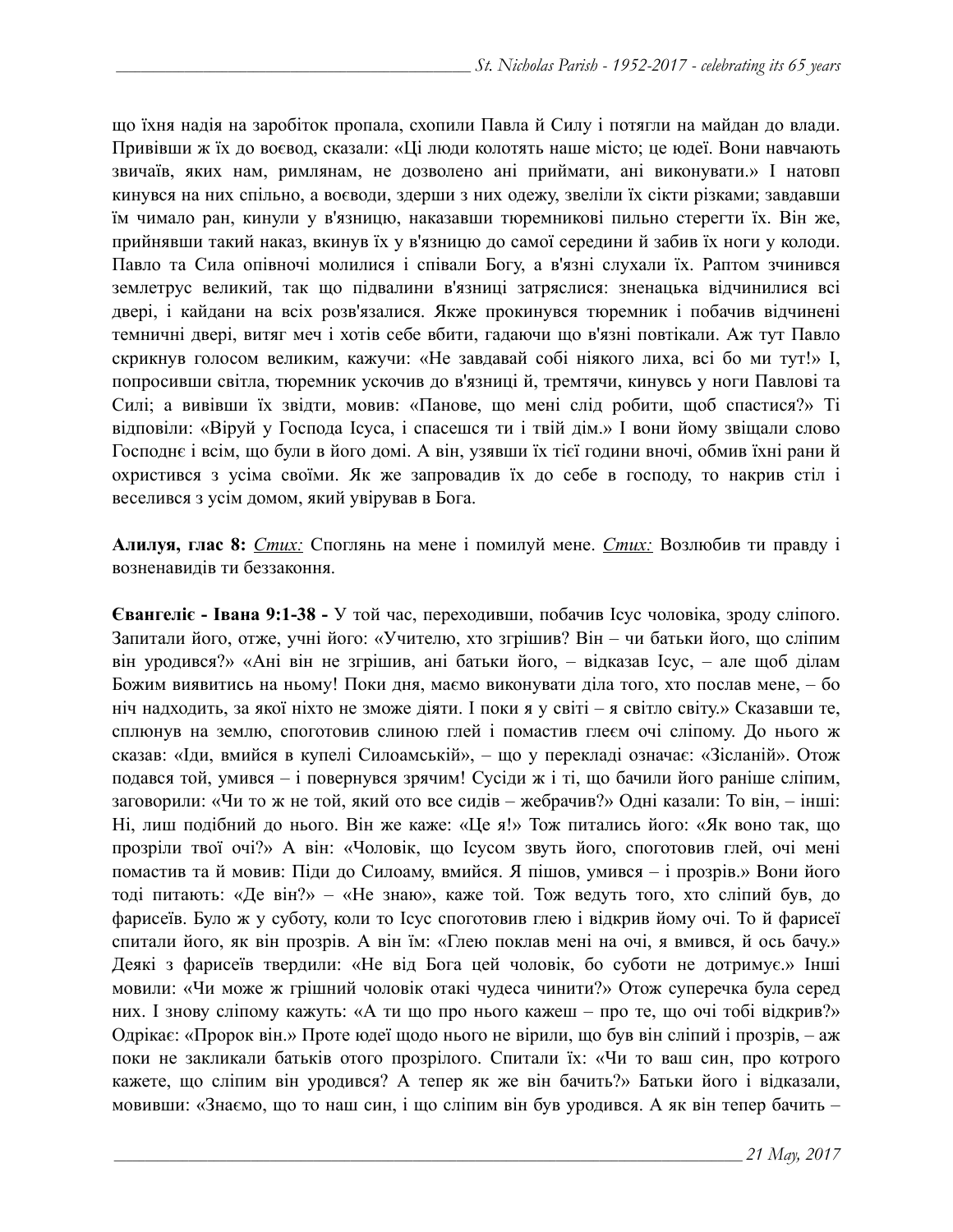не знаємо, і хто відкрив йому очі – не відаємо. Спитайте самого: він дорослий, сам про себе скаже.» Так батьки його казали, бо юдеїв страхалися: юдеї бо вже були домовилися, щоб виключити кожного з синагоги, хто Христом його визнаватиме. Тим то батьки його й казали: Дорослий він, – самого спитайте. Отож удруге закликали чоловіка, що сліпим був, та й кажуть йому: «Богові славу воздай! Ми знаємо, що той чоловік – грішник.» «Чи грішник він, – озвався він, – я не знаю. Знаю одне: був я сліпим, а тепер бачу.» Вони ж йому на те знов: «Що він таке тобі сподіяв? Як він очі тобі відкрив?» Той їм відказує: «Я вже вам оповів, та ви не слухали. Навіщо іще чути хочете? Чи, може, і ви його учнями бажаєте стати?» Ті з лайкою накинулись на нього, і сказали: «Ти його учень! Ми – Мойсеєві учні! Ми знаємо: до Мойсея промовляв Бог. А цього не знаємо, звідкіля він.» У відповідь чоловік сказав їм: «Ось воно, власне, і дивно, що ви не знаєте, звідкіля він, а він мені очі відкрив. Ми знаємо, що Бог не вислухує грішників, коли ж хтось побожний і його волю чинить – ось того він вислухує! Нечувано одвіку, щоб хтонебудь відкрив очі сліповродженому. Був би він не від Бога – нічого не спроможен би був зробити!» Озвались і сказали йому: «Ти ввесь у гріхах уродився, а нас навчаєш?» І прогнали його геть. Довідався Ісус, що вони геть його прогнали, отож, зустрівши його, промовив до нього: «Віруєш у Чоловічого Сина?» А той: «А хто він, Господи, щоб я вірував у нього?» Ісус же йому: «Ти бачив його; він – той, хто говорить з тобою.» Тоді той і сказав: «Вірую, Господи!» – і поклонився йому.

*Замість* **"Достойно"** *ми співаємо:* Ангел сповіщав Благодатній: Чистая Діво, радуйся. І знову кажу: Радуйся. Твій Син воскрес тридневний із гробу, і мертвих воздвигнув він; люди, веселіться. Світися, світися, новий Єрусалиме, слава бо Господня на тобі возсіяла. Радій нині і веселися, Сіоне. А ти, Чистая, красуйся, Богородице, востанням рождення твого.

**Причасний:** Тіло Христове прийміть,\* джерела безсмертного споживіть. Хваліте Господа з небес,\* хваліте Його на висотах. Алилуя, aлилуя, aлилуя!

*Замість* **"Благословен, хто йде в ім'я Господнє"** *співаємо:* Христос воскрес із мертвих, смертю смерть подолав, і тим, що в гробах, життя дарував *(1x)*.

*Замість* **"Ми бачили світло істинне"** *співаємо:* Христос воскрес із мертвих, смертю смерть подолав, і тим, що в гробах, життя дарував *(1x)*.

*Замість* **"Нехай сповняться"** *співаємо:* Христос воскрес із мертвих, смертю смерть подолав, і тим, що в гробах, життя дарував *(3x)*.

*Замість* **"Будь ім'я Господнє"** *співаємо:* Христос воскрес із мертвих, смертю смерть подолав, і тим, що в гробах, життя дарував *(3x)*.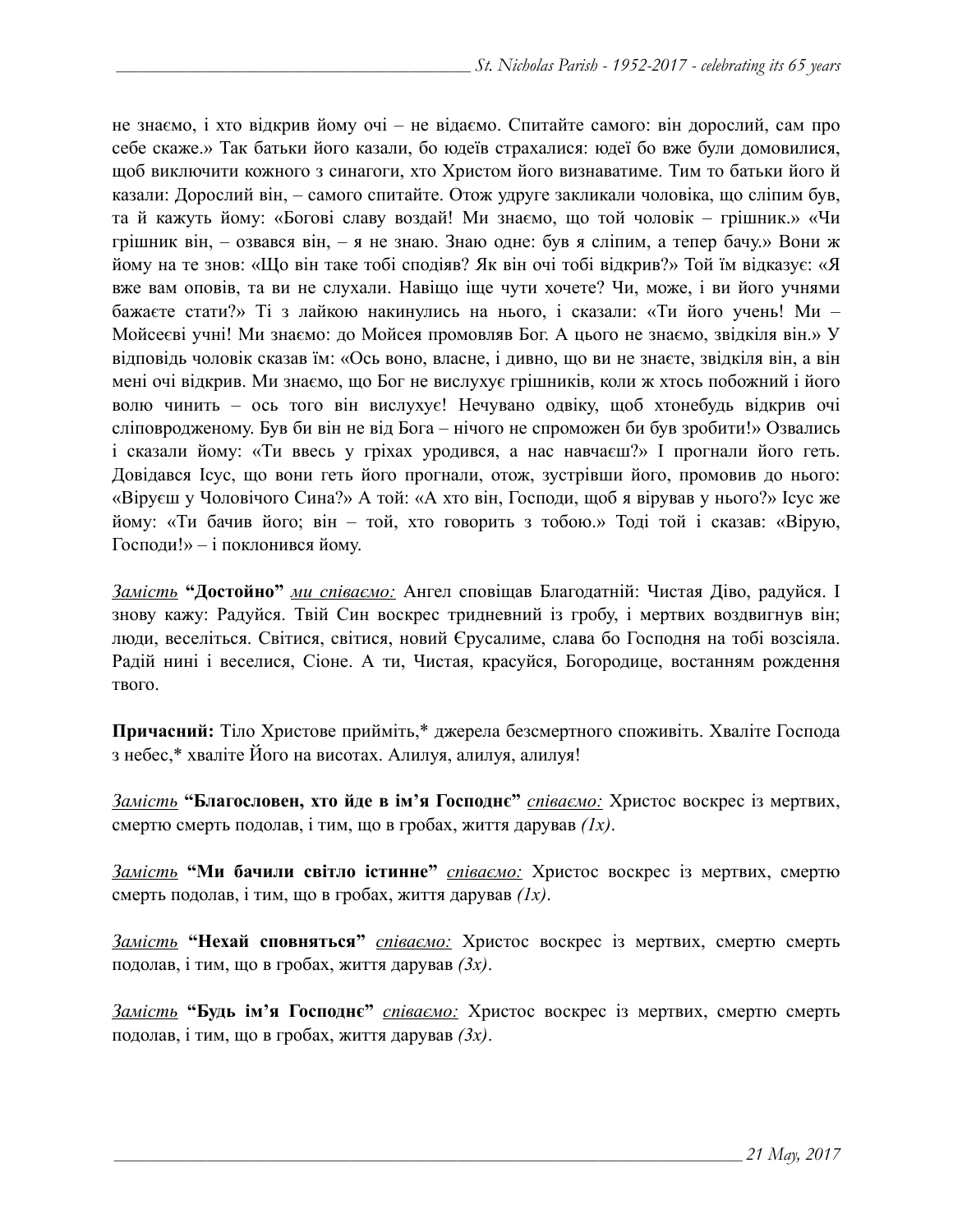### ANNOUNCEMENTS

- ✦**INTERNATIONAL DAY OF VYSHYVANKA:** You are invited to celebrate International Day of Vyshyvanka (Embroidered Shirt). Monday, May 22 @4PM Ukrainian Cultural Centre (3277 Douglas St). Please bring goodies for the potluck. Dress code - please wear your vyshyvanka if you have one. Program starts at 4pm with watching a movie "Heritage of the Nation" (4-5pm) followed by Zabava (5-7pm) with singing, dancing & entertainment. Admission: \$10; children - FREE.
- ✦**HAPPY BIRTHDAY** to all those who celebrated their birthdays this past week. May the Lord Our God continue to bless you abundantly and the Holy Mother of God protects you at all times. Многая Літа – Христос Воскрес!
- ✦**ISLAND CATHOLIC SCHOOLS** will be accepting applications for the following positions:
	- · Full-time Administrative Assistant, St. Joseph's School, Victoria
	- · Full-time Math Teacher, St. Andrew's Regional High School
	- · Temporary Early Childhood Educator, St. Joseph's School, Victoria
	- · Temporary Out of School Care Worker, St. Joseph's School, Chemainus

Application forms & job details posted on <http://cisdv.bc.ca/employment-opportunities.php>

- ✦**PILGRIMAGE TO THE HOLY LAND:** October 12-24, 2017. Walk in the footsteps of Jesus; an unforgettable experience with Fr, Joe Ostopowich, Sr. Angelica SSMI, brother & sister pilgrims. For details and price call Myrna Arychuk at 604.617.7200
- ✦**PARISH CALENDAR OF BIRTHDAYS & ANNIVERSARIES:** If you would like to be included in our Parish Calendar of Birthday and Anniversary celebrations, please put date in our calendar located at the church vestibule. Each week, we will list the names in our parish bulletin so we can celebrate these happy occasions together!
- ✦**PRAYER REQUEST:** Please keep in your prayers members of our parish, our family and friends who are ailing, in hospitals, nursing homes and those who are not able to join actively in their community.
- ✦**TRAVELING ICON:** Anyone interested in gracing their home with Christ The Teacher Icon can call Darlene DeMerchant at 250.727.3837
- ✦**JOIN OUR CHOIR:** Do you enjoy singing? Please consider joining our St Nicholas Parish Choir and remember that we ALWAYS looking for new members! Contact Motria Koropecky for details at 250.658.3051
- ✦**CATECHISM ANNOUNCEMENT:** "*And they were bringing to Him also the infants, in order that He may be touching them; but after the disciples saw it, they rebuked them. But*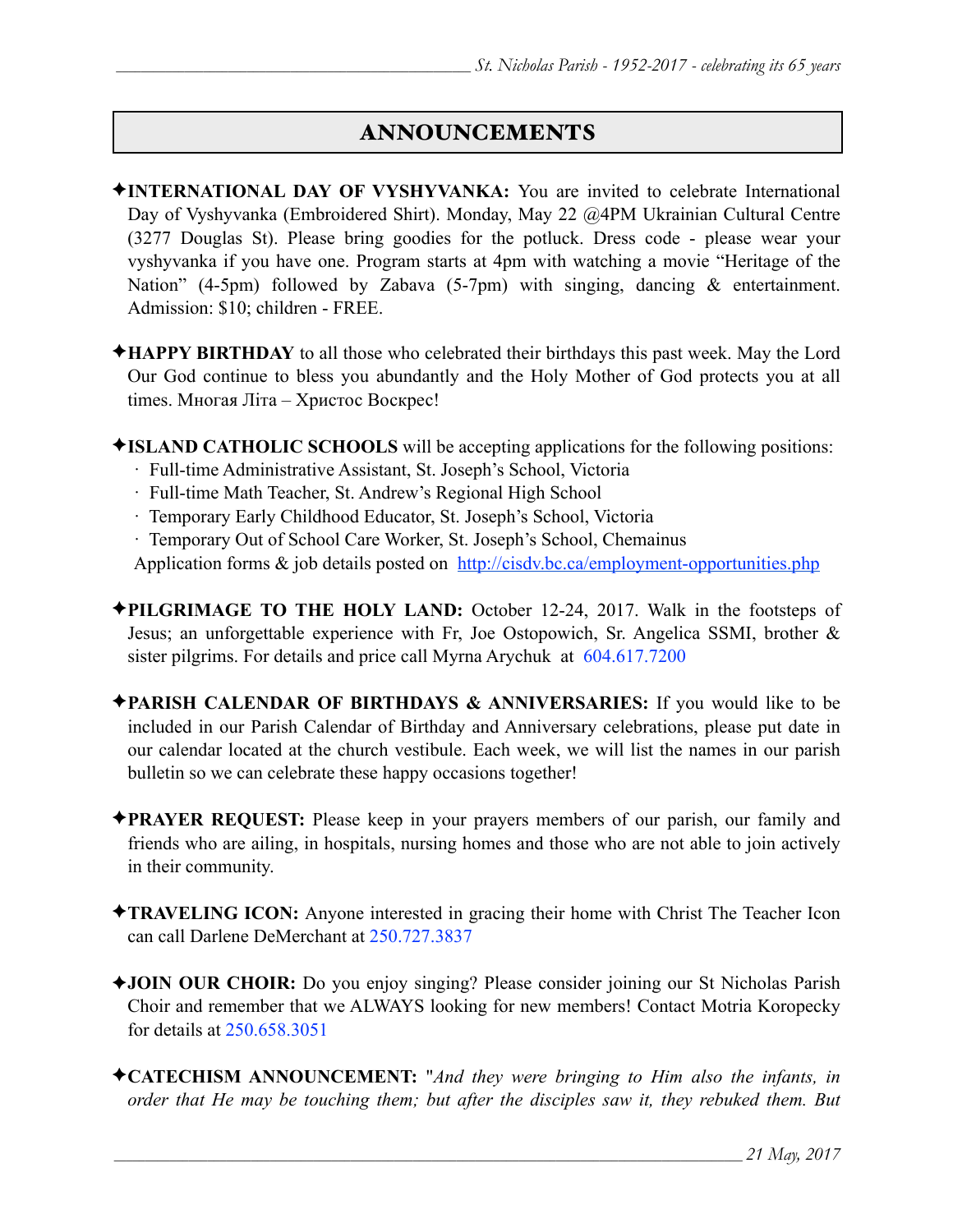*Jesus called them to Himself and said, Let alone the little children to come to Me, and cease hindering them; for of such is the kingdom of God*." We are happy to welcome all children to our St. Nicholas The Wonderworker catechism program. Weekly classes are scheduled Sunday morning during Divine Liturgy. We want your children to learn more about their Catholic faith, sacred scripture, feast days, and religious practices and customs of the Ukrainian Catholic church. If you have any questions, please do not hesitate to contact Marian Chalifoux at 250.507.1005

- ✦**THRIFTY'S PRE-PAID FOOD CARDS** We all have to buy groceries. Why not have 6% of it returned back to the church at no extra charge! Cards are available in \$100, \$200, and \$500 denominations. Talk to Alec after today's liturgy to pre- order your cards. We need to sell A LOT of them! We encourage you to consider purchasing them for yourselves as gifts too.
- ✦**SUNDAY COFFEE VOLUNTEERS** act as hosts and serve light refreshments following the Sunday morning Divine Liturgy, providing an opportunity for the faithful to socialize with friends and visitors following their shared worship experience. We thank all of our parishioners who kind volunteer to serve refreshments. Whether you are new to the Parish, or are a longtime members, please join us for coffee.
- ◆**BE A STEWARD:** Have you ever wondered what more can you do to help our parish? Here are some suggestions: **Steward** of property security; **Steward** of grounds cleaning; **Steward** of cleaning church; **Steward** of church linen; **Steward** of outreach; **Steward** of caring; **Steward** of prayer; **Steward** of service. Quite often, our homebound or senior members, once active in their younger years, want to find purpose in their senior years. It's not only about doing but about "BEING" present to others. Contact Fr. Yuriy **OR** Darlene DeMerchant for more information. You will be amazed how "BEING" can make a difference.
- ✦**MAY 14, SUNDAY DONATIONS:** Coffee: \$58.30; Vigil lights: \$21.50; Loose collection: \$37.00; Envelope collection: \$555.00; Pre-authorized donations May 8 to May 14: \$120.00

# CAMP SAINT VOLODYMYR; AUGUST 20-27

### MARK YOUR CALENDARS

 The purpose of camp is to provide an opportunity for youth to experience God through nature and the companionship of others. Children will experience Ukrainian language and culture during camp along with games, religious activities, hikes, sports, arts and crafts, camp fires, water activities and other summer camp activities. This marks the 34<sup>th</sup> year of our Ukrainian Catholic Summer Camp. Camp will take place in Kelowna at the OAC facility. Camp offers a wide range of activities for campers aged 7-15 (as of December 31, 2017). Registration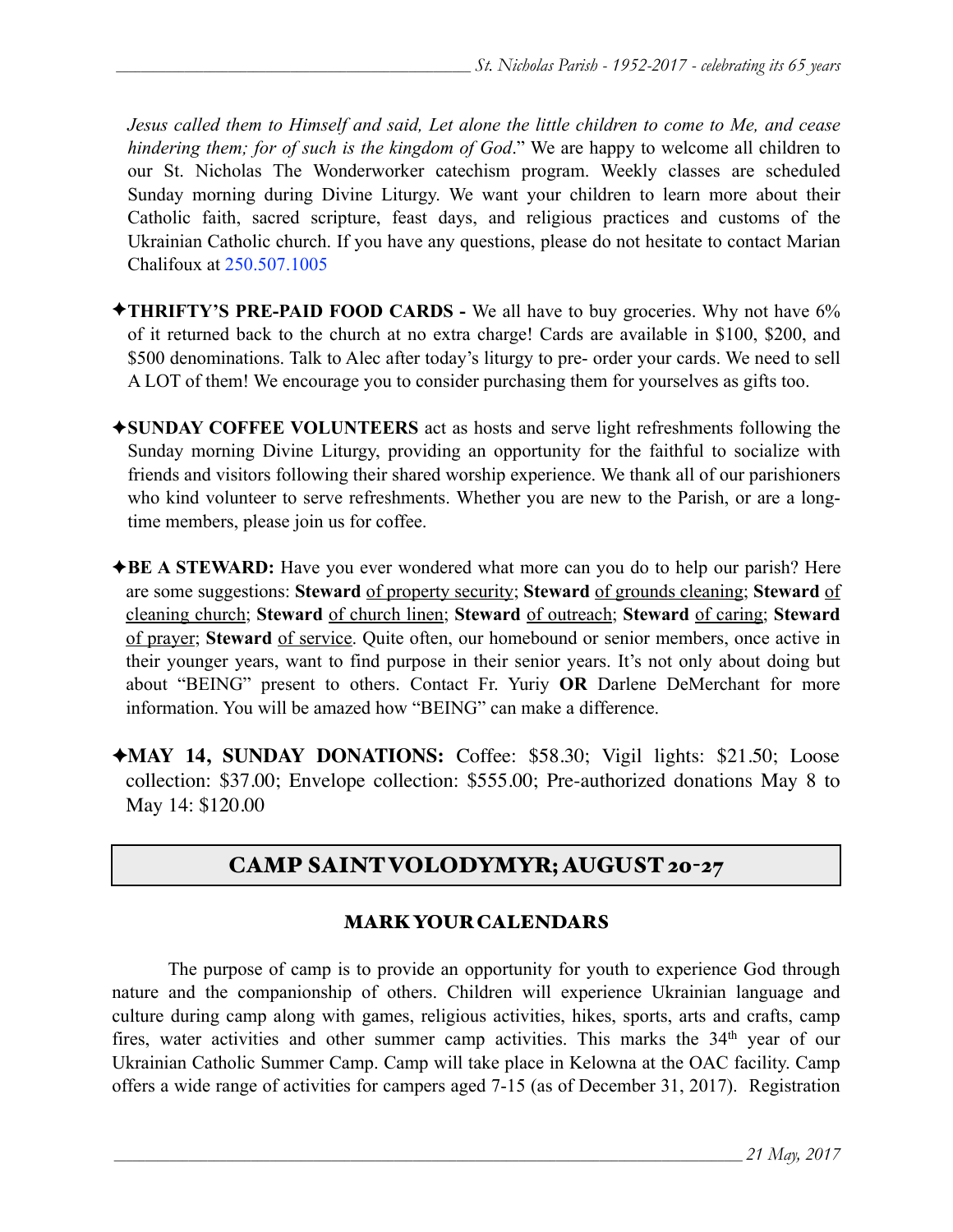will be available online via Eventbrite "Camp St. Volodymyr BC 2017." Early bird registration Ends July 6, 2017.

### WAYS TO HELP

**VOLUNTEER:** Camp St. Volodymyr is a nonprofit camp, run on a volunteer basis. If you are interested in helping at this year's camp as a counsellor, chef, arts & crafts or cultural coordinator please contact Jennifer. Applications forms for counsellors are due May 15, 2017. All volunteers will be subject to a criminal records check and must sign the camp code of conduct.

**DONATE:** We are always happy to accept food donations of vegetables, fruits, cereals, and treats for children such as cakes, cookies, as well as monetary donations. Tax receipts can be issued with donations of \$25 or more.

### **TO REGISTER:**

[https://www.eventbrite.com/e/camp-st-volodymyr-bc-2017-tickets-32623288133?](https://www.eventbrite.com/e/camp-st-volodymyr-bc-2017-tickets-32623288133?aff=utm_source%3Deb_email%26utm_medium%3Demail%26utm_campaign%3Dnew_event_email&utm_term=eventurl_text) [aff=utm\\_source%3Deb\\_email%26utm\\_medium%3Demail%26utm\\_campaign%3Dnew\\_event\\_e](https://www.eventbrite.com/e/camp-st-volodymyr-bc-2017-tickets-32623288133?aff=utm_source%3Deb_email%26utm_medium%3Demail%26utm_campaign%3Dnew_event_email&utm_term=eventurl_text) [mail&utm\\_term=eventurl\\_text](https://www.eventbrite.com/e/camp-st-volodymyr-bc-2017-tickets-32623288133?aff=utm_source%3Deb_email%26utm_medium%3Demail%26utm_campaign%3Dnew_event_email&utm_term=eventurl_text)

# MISSION DAYS - ДЕКАДАМІСІЙНОСТІ



**Thursday, May 25 - Sunday, June 4 Mission Days - A Ten Day Journey** 

 *"Go, therefore, and make disciples of all nations, baptizing them in the name of the Father, and of the Son, and of the holy Spirit," Mt. 28.19* 

 Dear parishioners, you are invited to embark an extraordinary pilgrimage that will last for ten days - from the Ascension (May 25) to the Pentecost (June 4). During this time the attention of our entire Church will be towards our common vocation as "missionaries," that is to say a community ready to share God's Word of salvation with others.

 We read in the Mission Days Guidebook: "By taking an active role in the spiritual efforts of these ten Mission Days, we are called to better understand that, by their very nature, our parish communities and families (domestic churches) have a *missionary* character. This missionary spirit is a consequence of the gift of our Baptism, by virtue of which we, as Christians, take upon ourselves the responsibility to *believe, live, serve, and share* the witness of our faith in Christ, not just among our family members, but with our neighbours, wherever we may live."

 Let our entire parish community gather on May 25, the feast of the Ascension of the Lord, in our church to begin this pilgrimage together.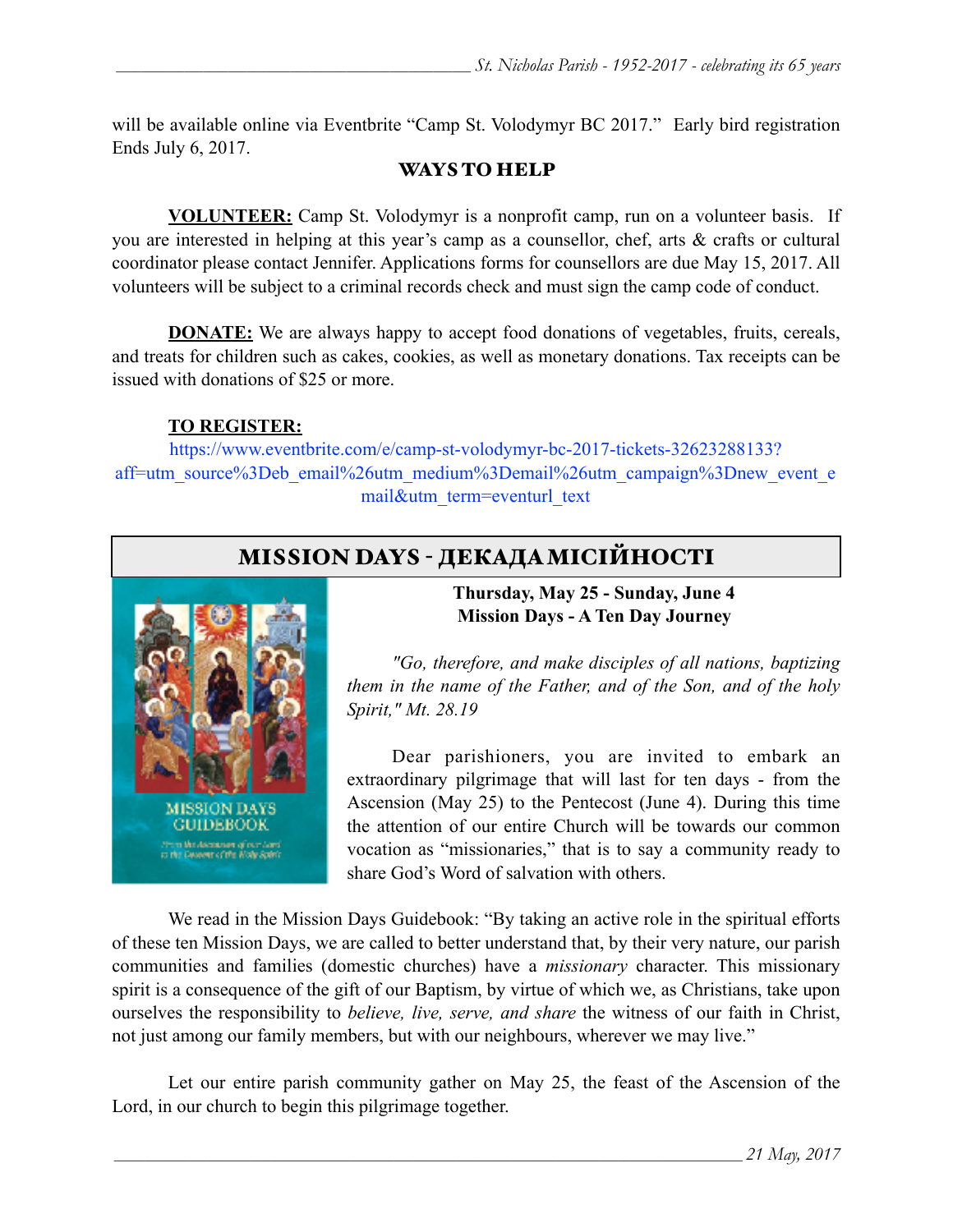**Introduction** - *Thursday, May 25:* **Feast of the Ascension** - 9am - Divine Liturgy **1st Day** - *Friday, May 26:* **A Divine Love that Brings Joy** - 9am - Divine Liturgy **2nd Day** - *Saturday, May 27:* **Liberation from Sin** - 10am - Divine Liturgy **3rd Day** - *Sunday, May 28:* **God is With Us - We Belong to God** - 10am - Divine Liturgy **4th Day** - *Monday, May 29:* **Branches that Bear Fruit** - 9am - Divine Liturgy **5th Day** - *Tuesday, May 30:* **Where to Look for Truth?** - 9am - Divine Liturgy **6th Day** - *Wednesday, May 31:* **Personal Responsibility** - 9am - Divine Liturgy **7th Day** - *Thursday, June 1:* **Community of Prayer** - 9am - Divine Liturgy **8th Day** - *Friday, June 2:* **Serving Those in Need** - 9am - Divine Liturgy **9th Day** - *Saturday, June 3:* **"Tend my sheep!"** - 10am - Divine Liturgy **10th Day** - *Sunday, June 4:* **Our Mission: to Carry the Holy Spirit to Others…** - 10am - Divine Liturgy

 If you cannot participate in the Mission Days during these 10 days days you can make this pilgrimage at home with you family. Dedicate 5-10 min of your time during these 10 days for praying with the "Mission Days Guidebook". Please let Fr. Yuriy know if you would like to have an electronic version of the booklet.

## CELEBRATING THE STRENGTH OF CANADA'S DIVERSITY

 The Ukrainian Canadian Congress (UCC) is pleased to announce the launch of its project, Celebrating the Strength of Canada's Diversity: Youth Engaging Youth. The project is undertaken with the financial support of the Government of Canada's Department of Heritage Canada 150 Fund. With the Celebrating the Strength of Canada's Diversity: Youth Engaging Youth Project, the UCC will work with its member organizations across the country to organize youth-led and driven Canada 150 celebratory events in British Columbia, Alberta, Saskatchewan, Manitoba, and Ontario.

 The end goal is to focus on youth working together in the spirit of diversity and inclusion to share experiences and create actively engaging celebratory events for Canadians for Canada's 150th anniversary. The project will result in 50 events, engaging 1250 – 2500 youth in actively designing and administering the events, and attracting up to 50,000 Canadians. Galyna Paliychuk (our Canada 150 Community animator in BC) will work with Ukrainian Canadian youth on organizing youth-led and driven Canada 150 celebratory events in British Columbia. The BC youth will organize ten events in our province (ranging from sport to celebratory to cultural activities) working in partnership with youth from other ethno-cultural, linguistic, and Indigenous communities.

 At this stage of the YEY project Galyna Paliychuk is reaching out different communities and groups to indicate young leaders within those communities/groups and help them to develop their ideas of events within the scope of YEY (non-commercial mulicultural events, June-August 2017).